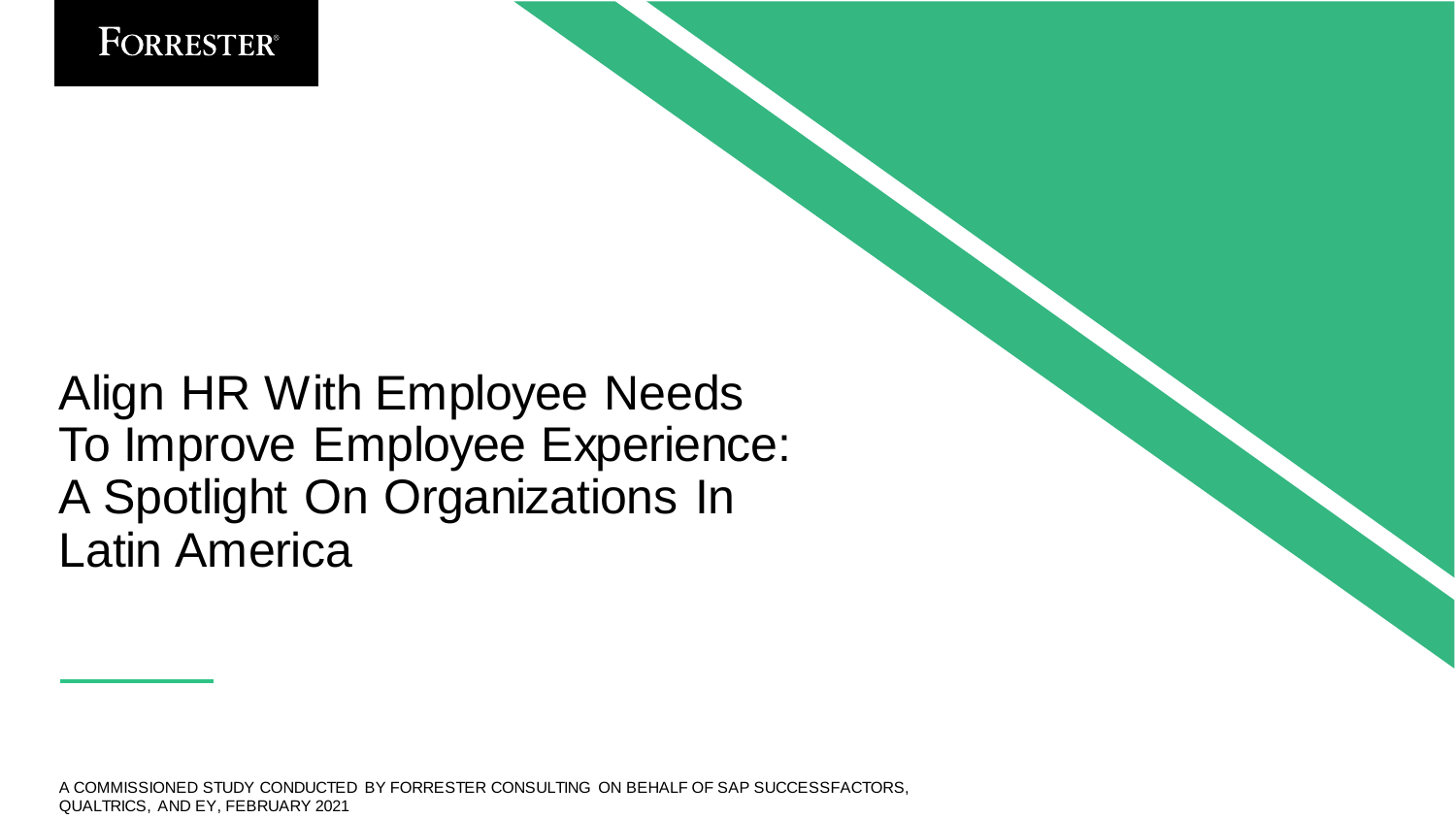### Executive Summary

Gone are the days when human capital could be managed as a cost center. Today, the savvy leader understands that people are critical to business success and that investing in your workforce — their satisfaction, wellbeing, and happiness — will pay dividends. This means that employee experience (EX) — that is, employees' collective perceptions of their ongoing interactions with the organization, related to the one-off and cumulative effects of interactions with their employer's customers, leaders, teams, processes, policies, technology, tools, and work environment — must become a priority.

SAP SuccessFactors, Qualtrics, and EY commissioned Forrester Consulting to conduct two surveys in Latin America — one with HR decision-makers and one with employees — to explore two core questions:

- 1. What is the connection between EX and business value?
- 2. How aligned are HR and employees when it comes to EX?

We found that although both groups understand the power of good EX to produce employee and business benefits, there are several fundamental gaps between the two groups. Organizations must overcome these gaps if they want to succeed going forward.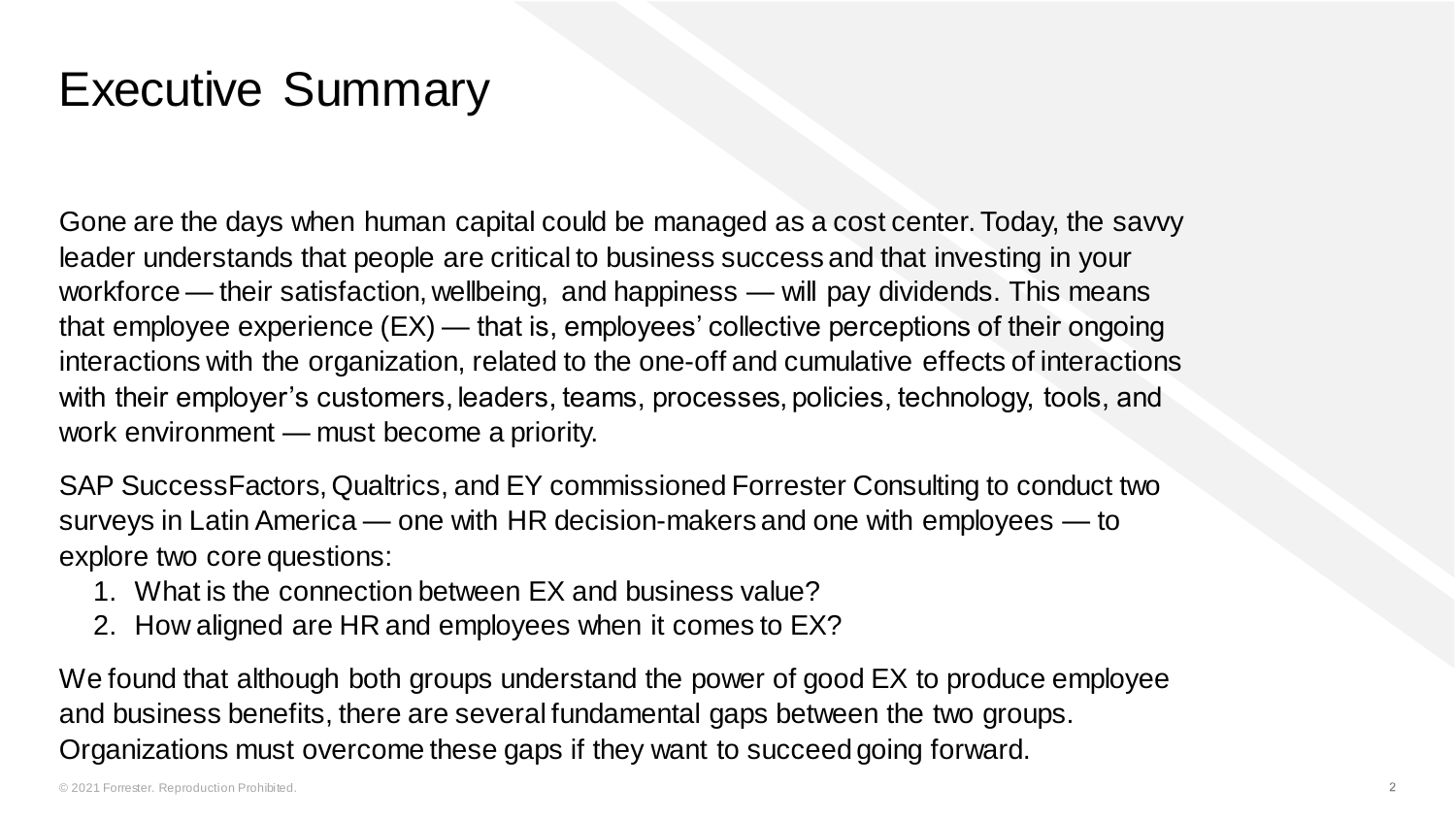## Good EX Creates Employee Wins For Latin American Firms

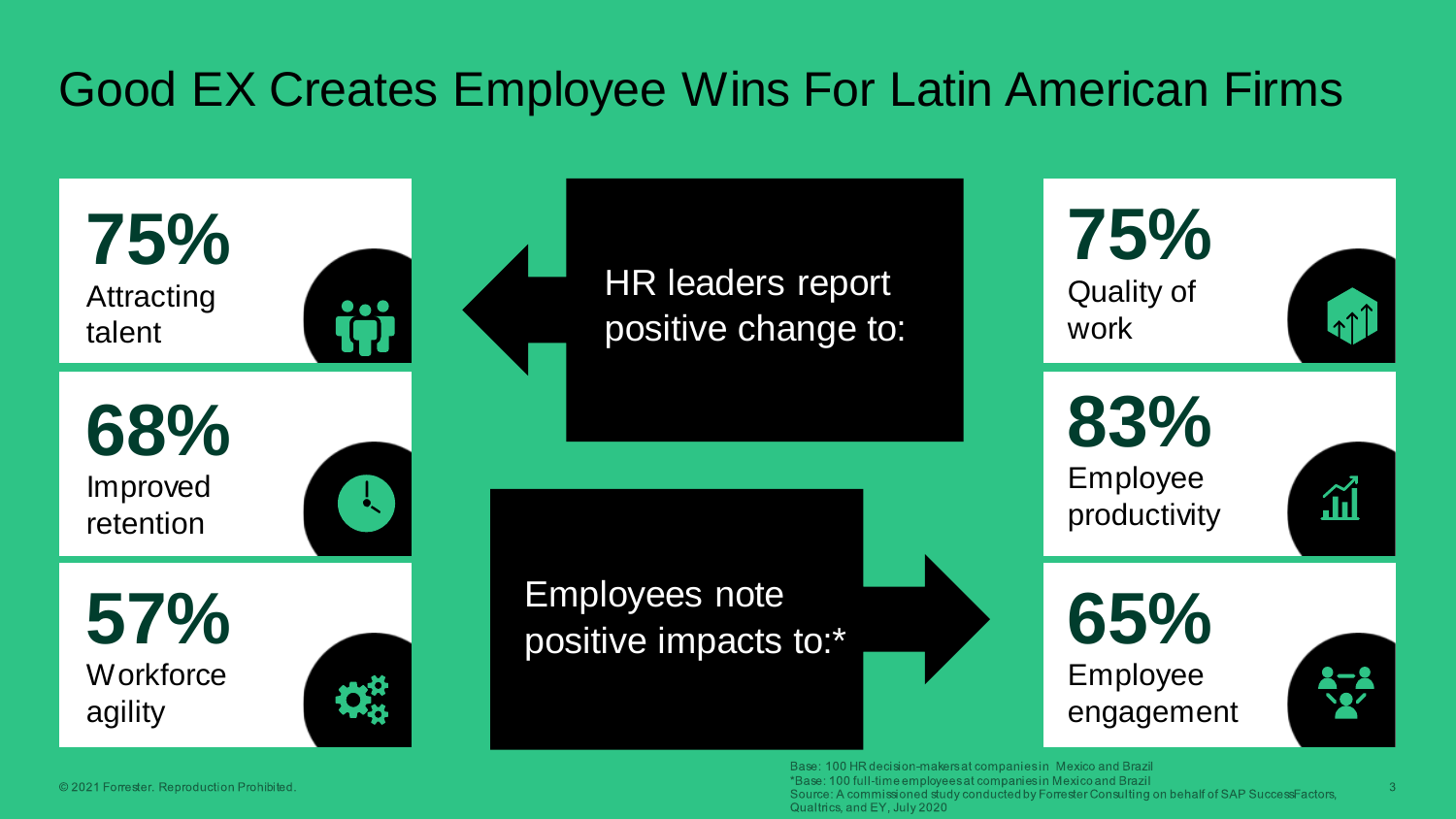### Customer And Business Outcomes Improve As Well

**78%** Revenue



**75% Organizational** agility

**HR decision-makers in Latin America say that good EX leads to improved:**

> **And 72% of employees say EX positively impacts their ability to provide good customer experiences.\***

**79% Customer** satisfaction

**69% Customer** acquisition and rentention

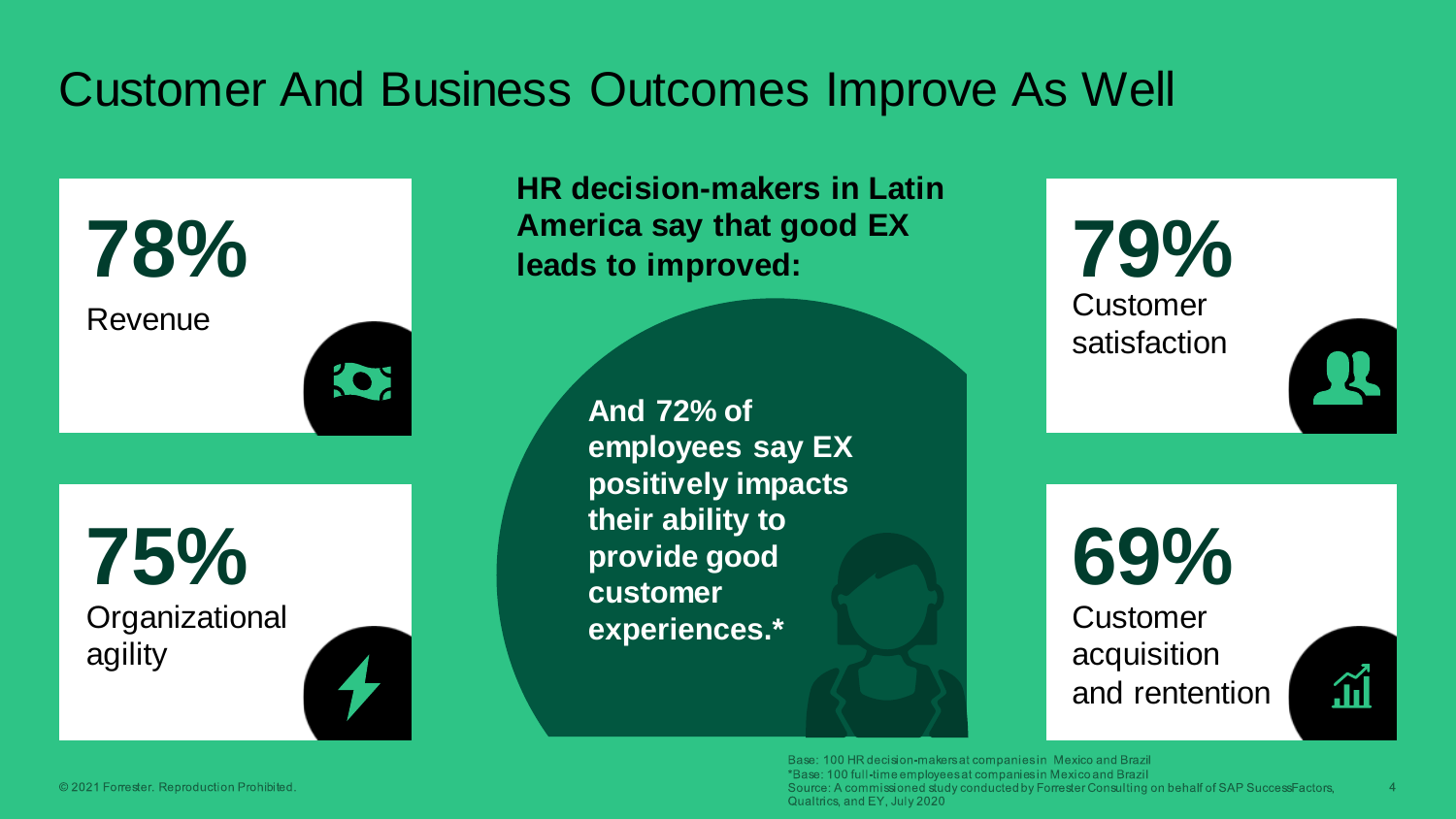## Trouble Looms On The Horizon

Despite the critical importance of good EX, many Latin American organizations still struggle. There is a fundamental disconnect not just between HR and employees, but within HR departments themselves. Within two years:

# **69%**

of HR leaders say EX will be one of the most important factors impacting business success.

**49% BUT JUST**

of HR leaders expect their organizations to deliver excellent EX.

**AND ONLY**

**13%**

of employees expect to receive excellent EX.\*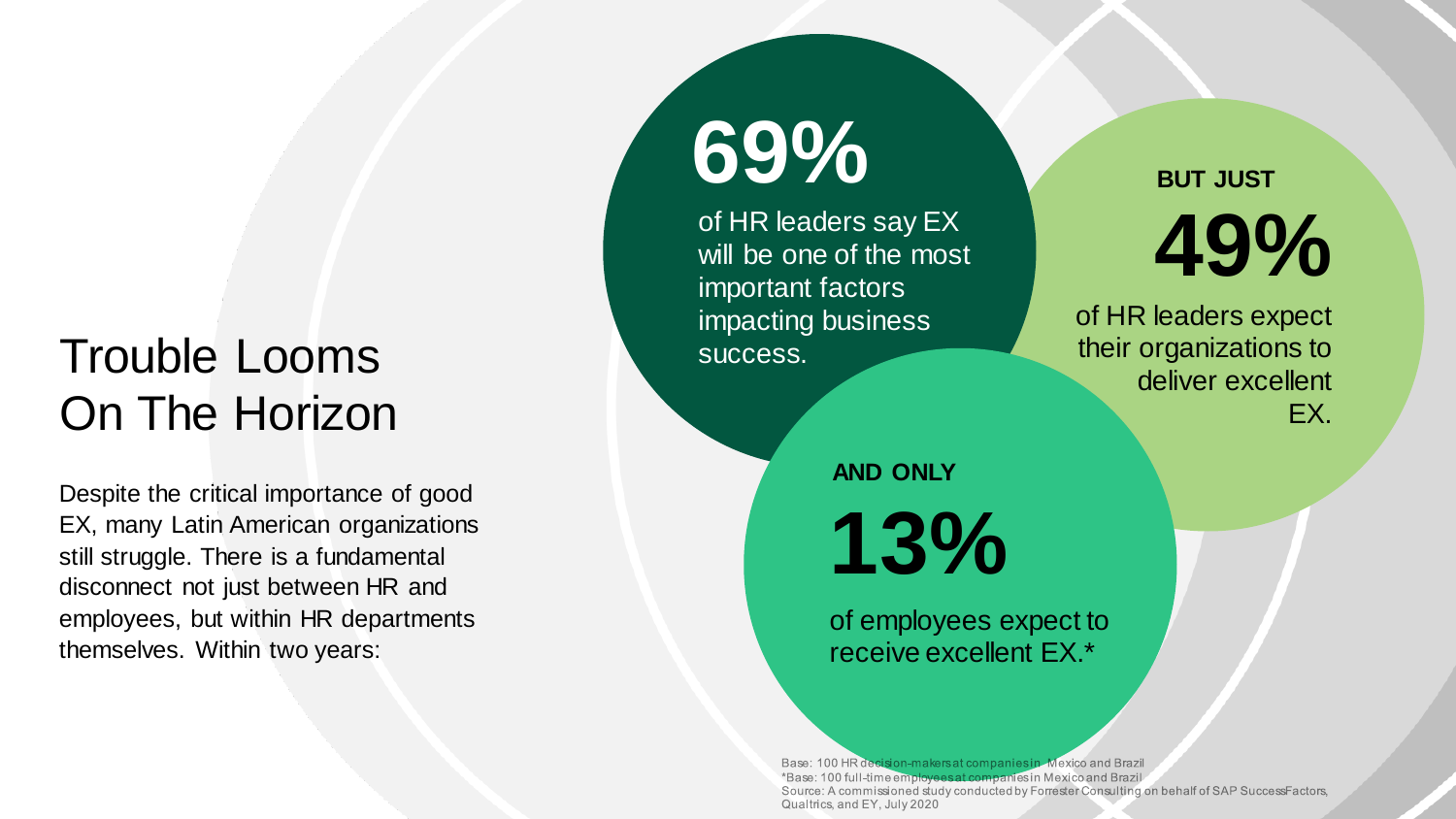### Latin American HR Leaders Don't Always Listen To Or Prioritize Employee Needs

What is causing this problem? Listening to employees is fundamentally important for HR teams to craft excellent EX. Unfortunately, few organizations have the necessary processes or tools in place to collect that feedback.

And even when they manage to collect this critical data, HR will often deprioritize employee needs. When setting EX strategy, HR leaders tend to prioritize business goals, external market factors, and brand reputation over the needs of their workforce.

### **ONLY 5%**

of HR managers say employee needs are their #1 priority when setting EX strategy.

#### Few organizations have listening programs. Only:





**26%** 

conduct an ongoing employee engagement survey (at least quarterly).

#### Base: 100 HR decision-makers at companies in Mexico and Brazil Source: A commissioned study conducted by Forrester Consulting on behalf of SAP SuccessFactors, Qualtrics, and EY, July 2020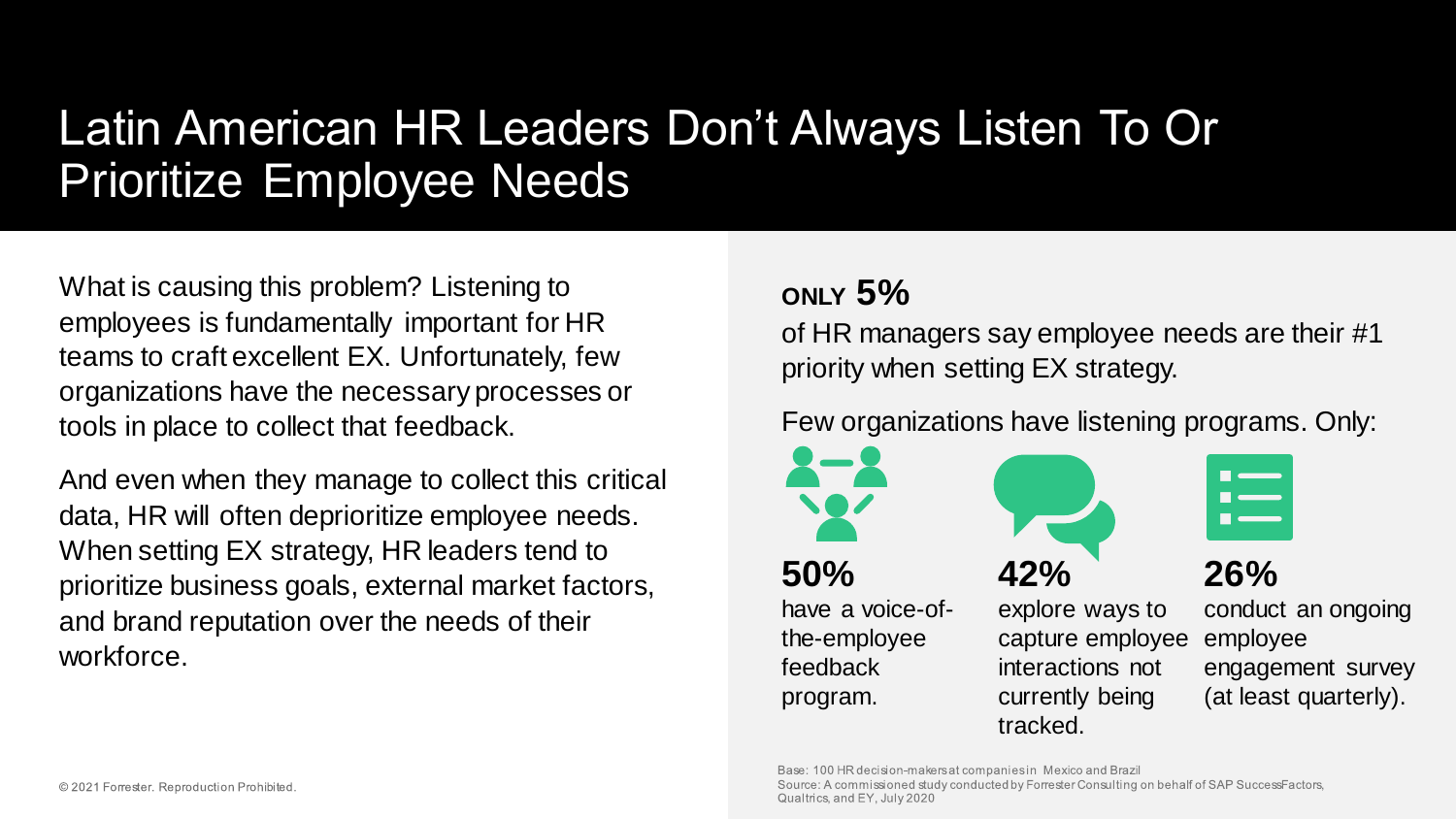As A Result, There Is A Gap Between HR And Employees On The Drivers Of Good EX



 $\checkmark$  Creating a positive culture

### $\checkmark$  Clear communication

### $\checkmark$  Employee technology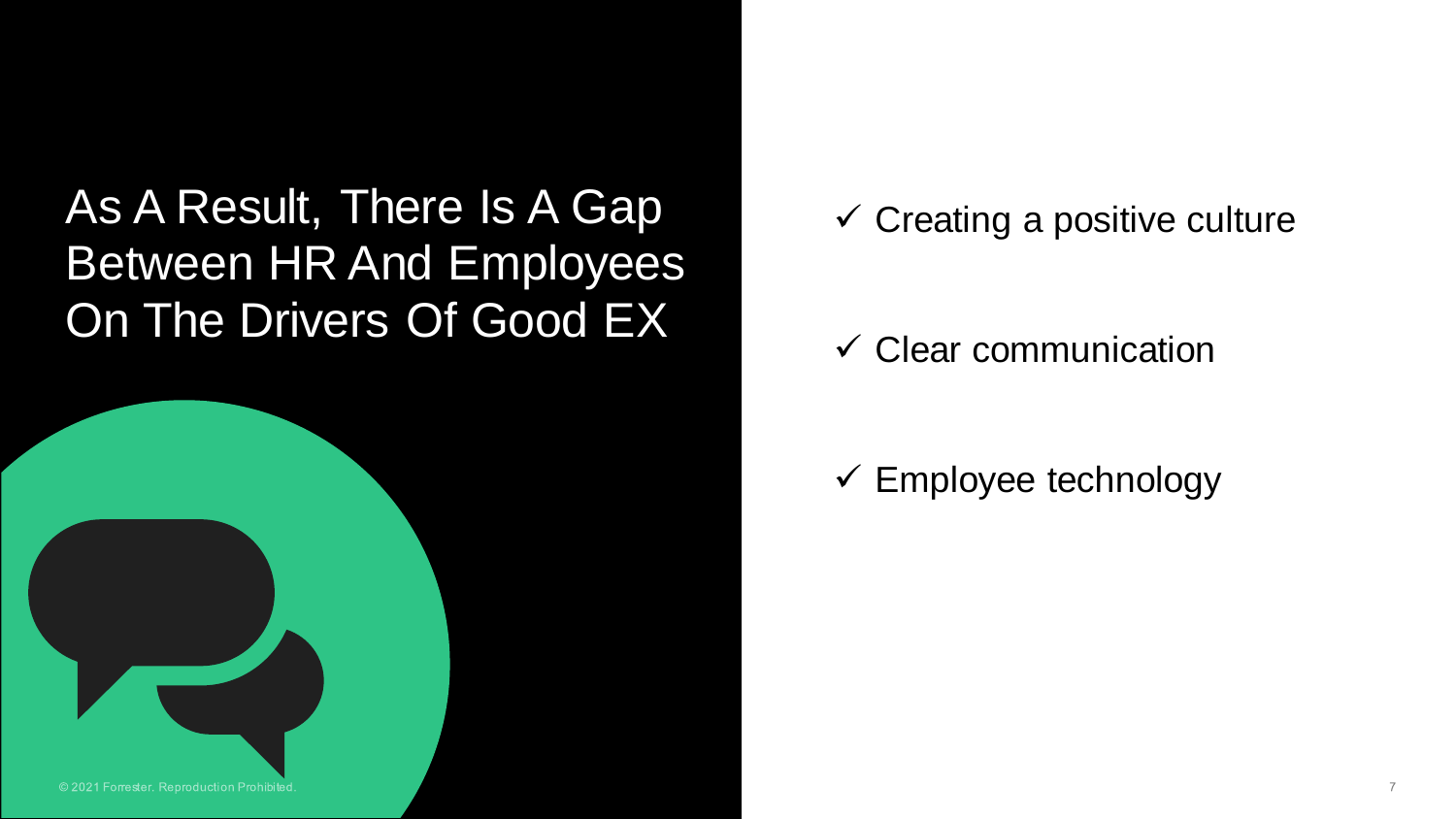## Positive Culture Is Key To Employees, But HR Struggles

Misalignment between HR and employees naturally leads to dissatisfaction. There is a 12-point gap between how satisfied Latin American employees are with this culture work and how important they think it is.

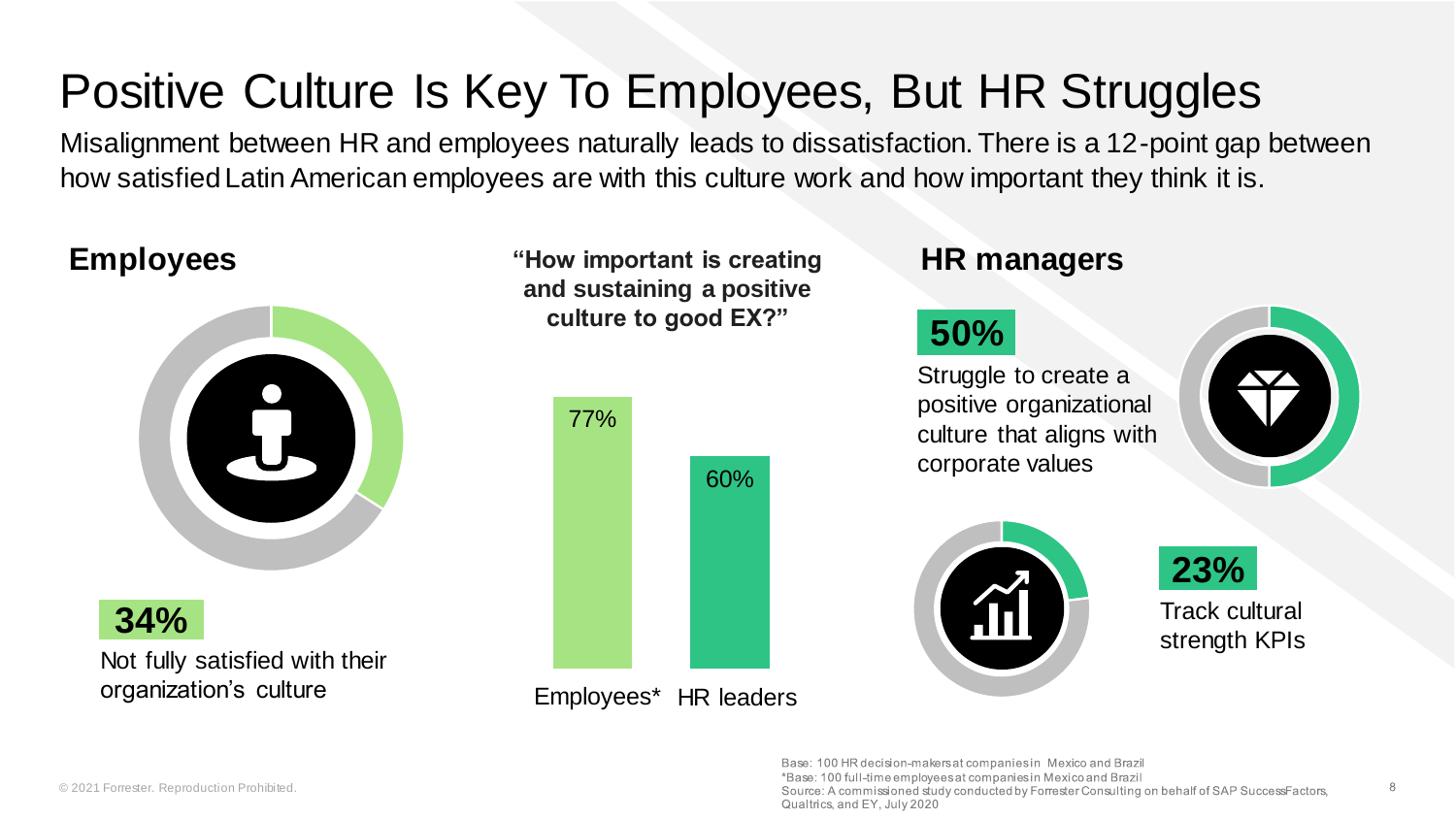## **Communication Could Use A Boost**

Employees in Latin America value clear and effective communication above almost all else, more so than employees in any other region we surveyed for this research. Although HR managers understand this — 86% say communication from managers and senior leadership is important — they struggle to operationalize it. Few decision-makers prioritize creating the structure necessary to support successful communication, leaving many employees dissatisfied.



#### **82%** of employees say clear communication from managers and senior leaders is important to EX.\*

#### **BUT ONLY 68%**  are satisfied with management's communication.\*



#### **30%**

of HR managers find their organization's lack of an executive communication mechanism problematic for improving EX.



9

### **ONLY 12%**

list a robust internal communications structure as a top HR initiative.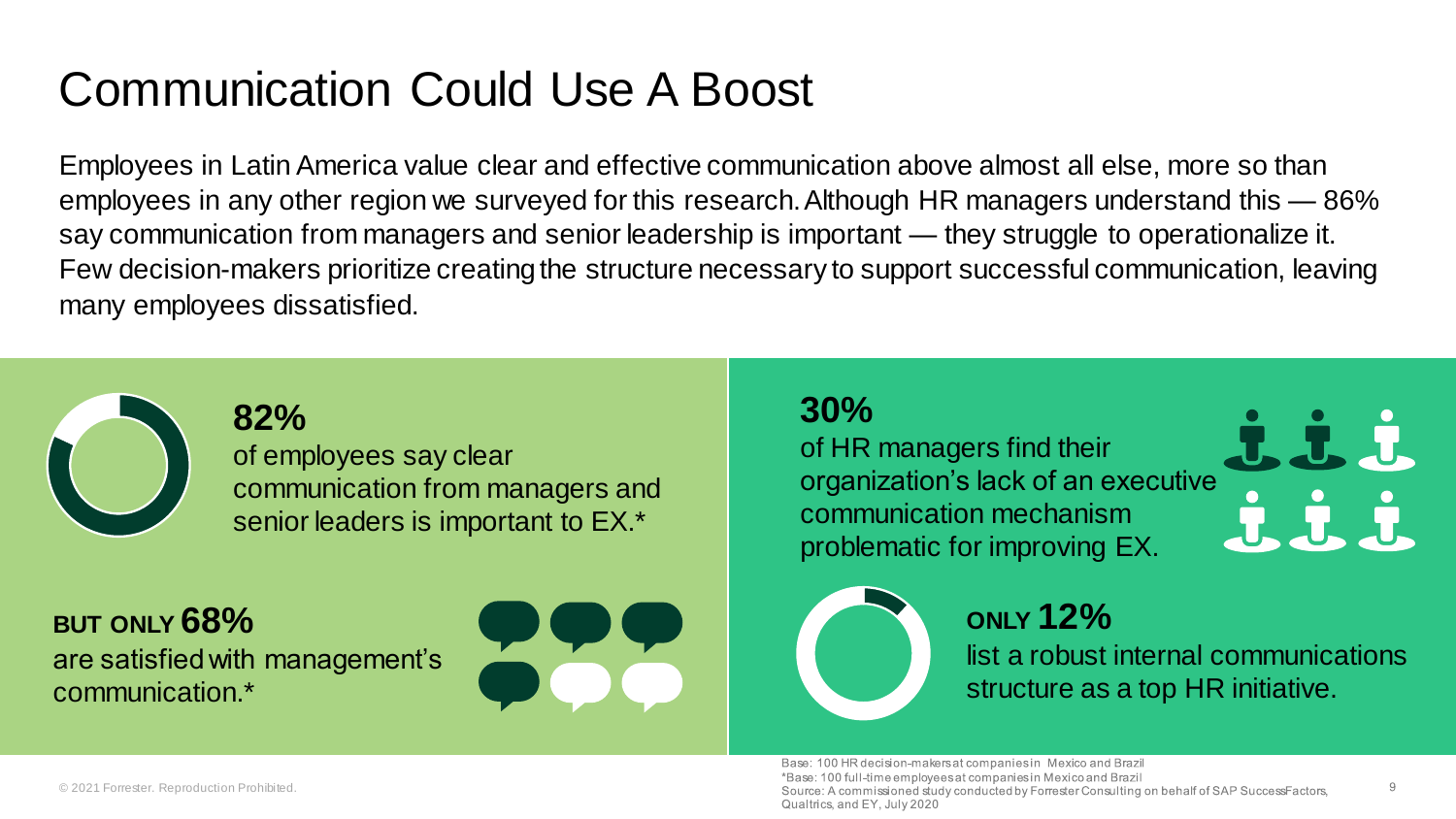### Technology Has A Few Blind Spots



Employees and HR managers show some significant misalignment when it comes to technology. Most notably, HR wildly overestimates the accessibility, mobility, and usability of provided tools. This is a warning sign for enabling a remote workforce.

**75%**  of HR leaders find enabling a productive remote workforce challenging.

Base: 100 HR decision-makers at companies in Mexico and Brazi

\*Base: 100 full-time employees at companies in Mexico and Brazil

Source: A commissioned study conducted by Forrester Consulting on behalf of SAP SuccessFactors, Qualtrics, and EY, July 2020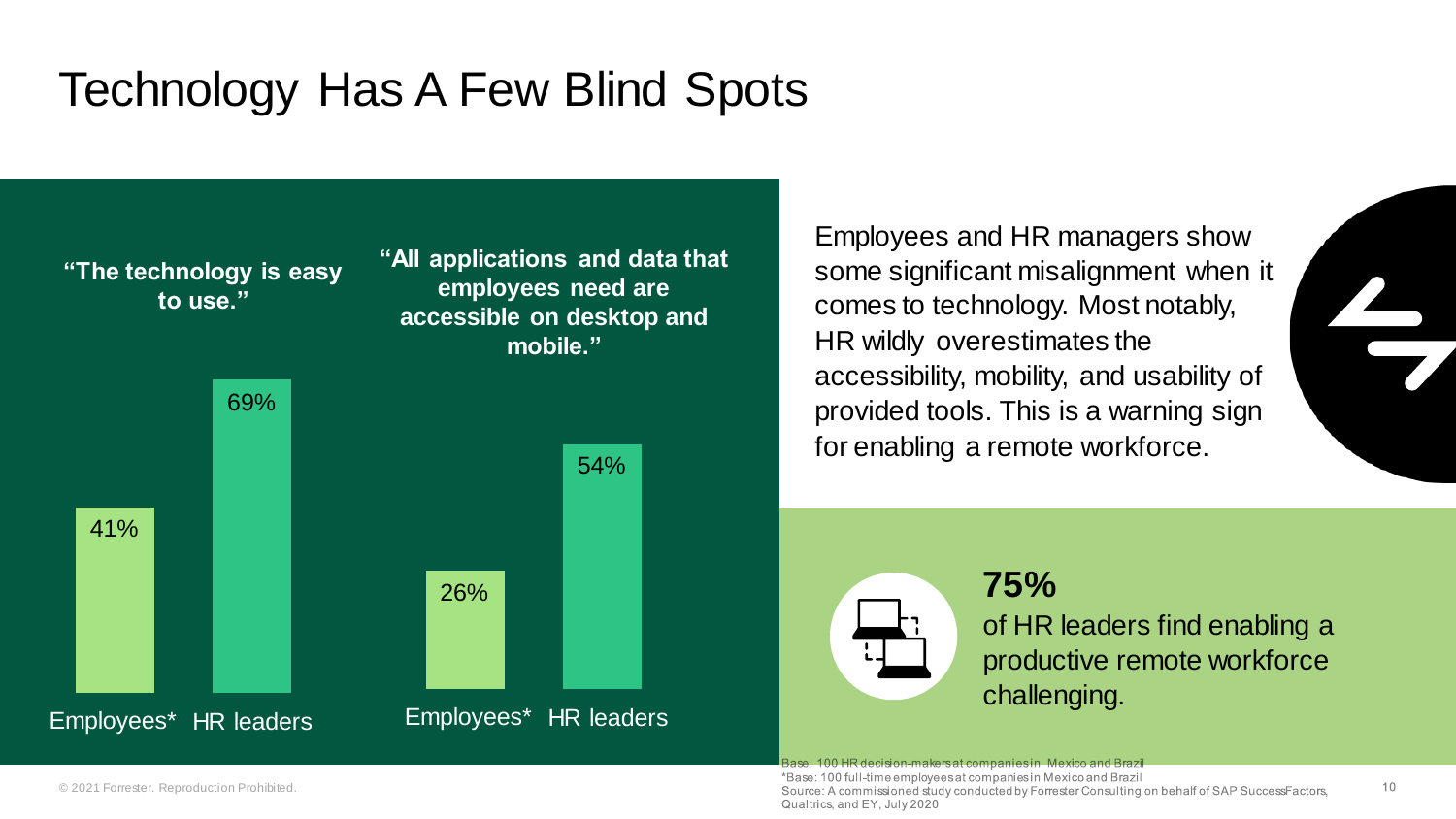## HR Should Be Paying More Attention To Technology Overall and the Contract of HR decision-

Forrester has consistently found that a productive employee is an engaged employee, and technology is one of the more critical aspects to ensuring productivity. Firms that fail to consider the impact of their technology choices on EX will struggle.



## **54% YET**

of employees say the technology they use dayto-day is becoming an increasingly more important factor impacting their experience at work.\*

**43% JUST**

makers consider the impact on EX when making technology decisions.

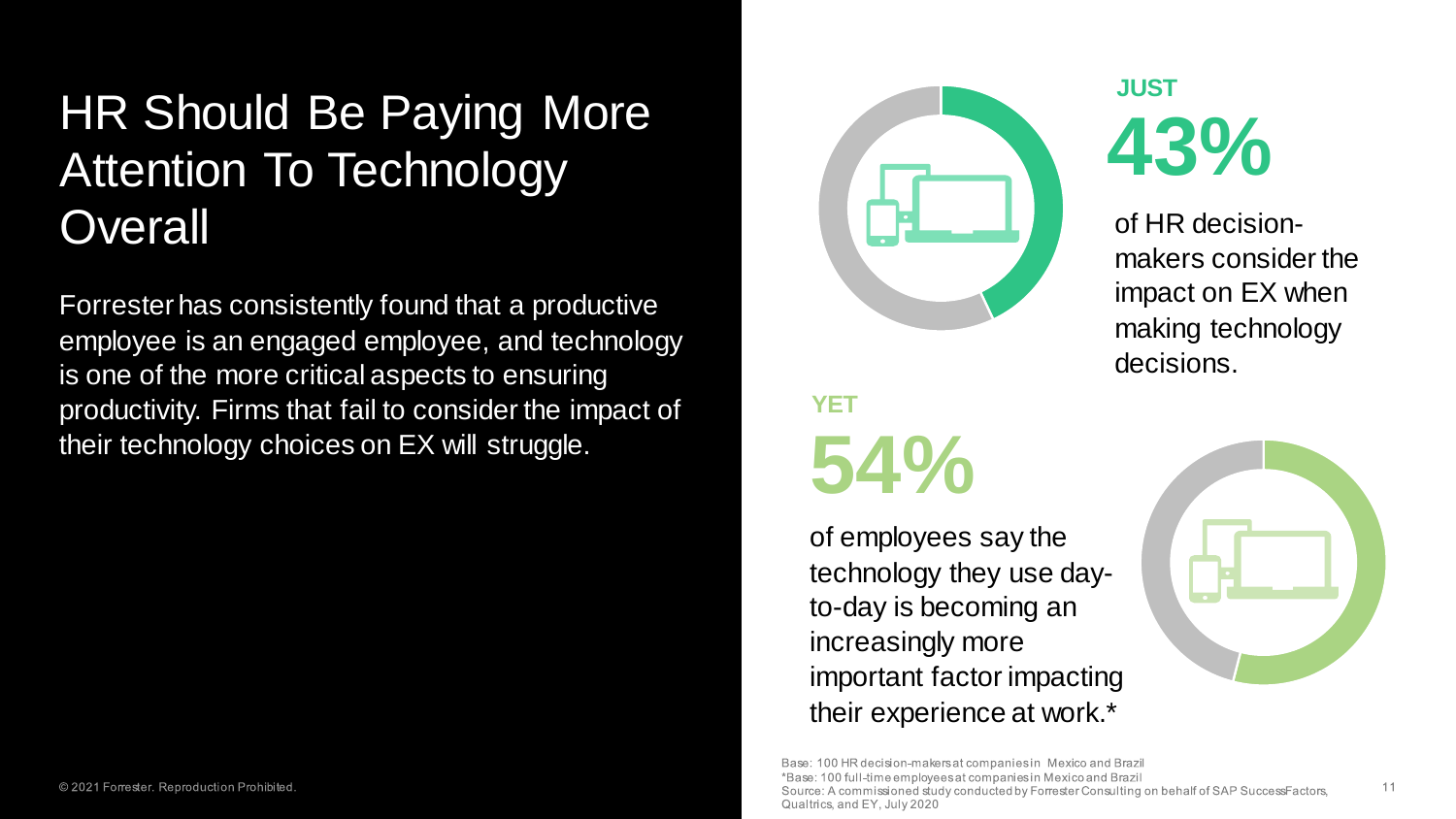### You Can Close The Gap, But You Need To Act Now

No discussion of EX is complete without a nod to the massive change in work brought about by the COVID-19 pandemic. And while companies and employees alike struggled to find their way in a time of unprecedented change, the biggest — and perhaps most important — change for HR teams came in a renewed focus on EX.

The shift to remote work won't immediately disappear with a successful vaccine, nor will employees' desire for a more flexible and balanced work life. And to keep up, organizations must shift with their employees' changing needs.

This study provides the data and insights you can use to improve your own organization's EX program, starting with the following recommendations.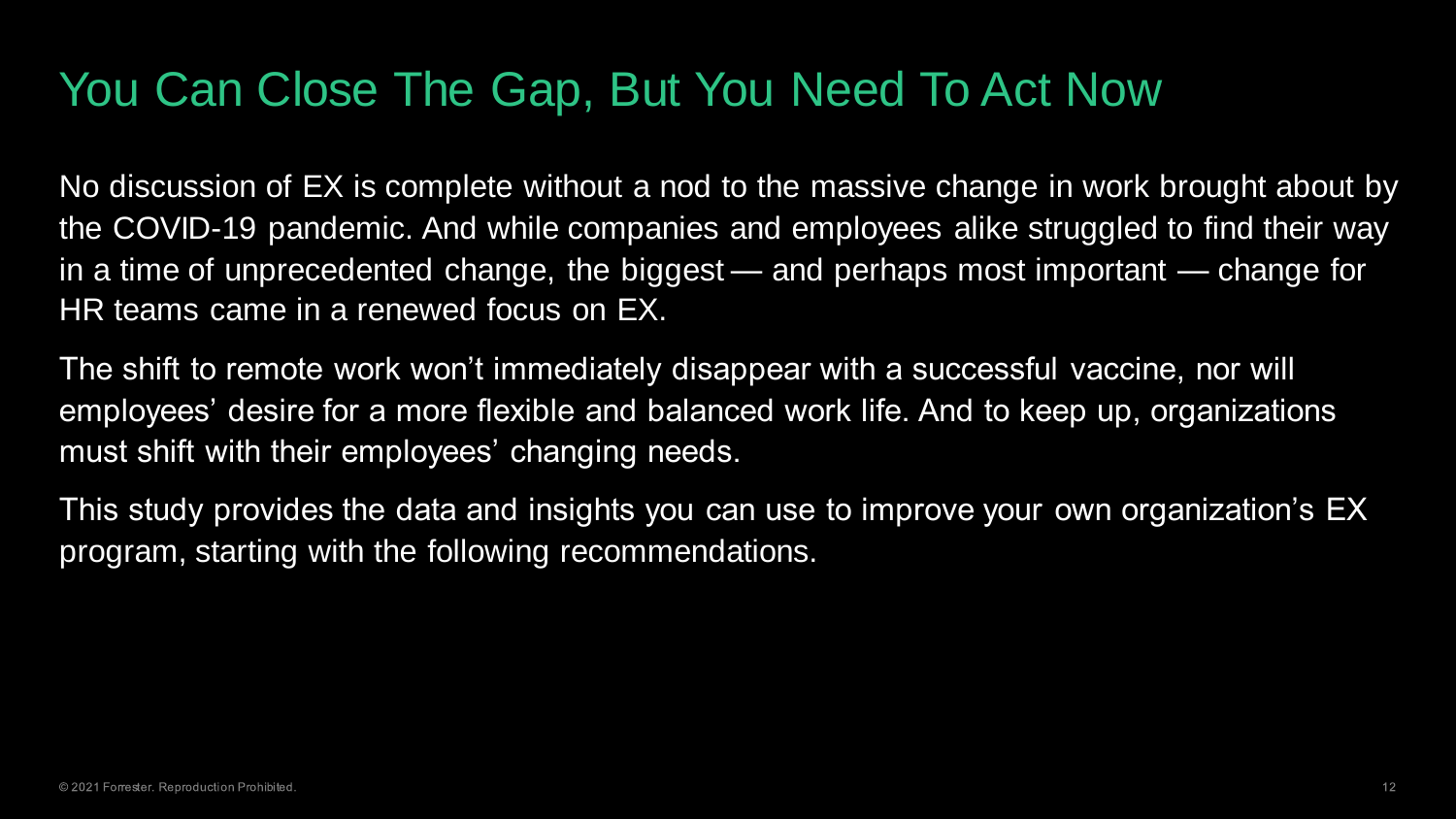## Key Recommendations



**Set values that include empathy, transparency, and human-centered design.** Core values help others outside your EX program understand what you stand for, and they help those involved understand what matters most when taking actions. A culture of transparency establishes trust, and it helps employees understand their role in contributing to the company. To drive an overall culture of transparency, leaders and managers must be transparent themselves and teach employees to give constructive feedback. Human-centered design is an expression of empathy. And this empathy is necessary when creating conditions that reflect employees' desire to remain engaged in their work so that they can succeed. Anything less would mean disengagement and failure. Studies show that engagement peaks when employees can make daily progress in the work they know matters most, so creating a work environment that fosters engagement is the key.



**Get leadership on board with EX, and use this data to do it.** Our research with organizations that have successful EX initiatives reveals that leadership support is critical. You can influence leaders with research and data. Use Forrester's published EX Index research, and the data within this study, to help earn leadership buy-in by showing that EX investments improve employee engagement. Our research shows that firms with engaged employees enjoy 80% higher customer satisfaction and half the employee turnover, which are both nontrivial results. And that engagement leads directly to higher revenue growth and profitability or the business.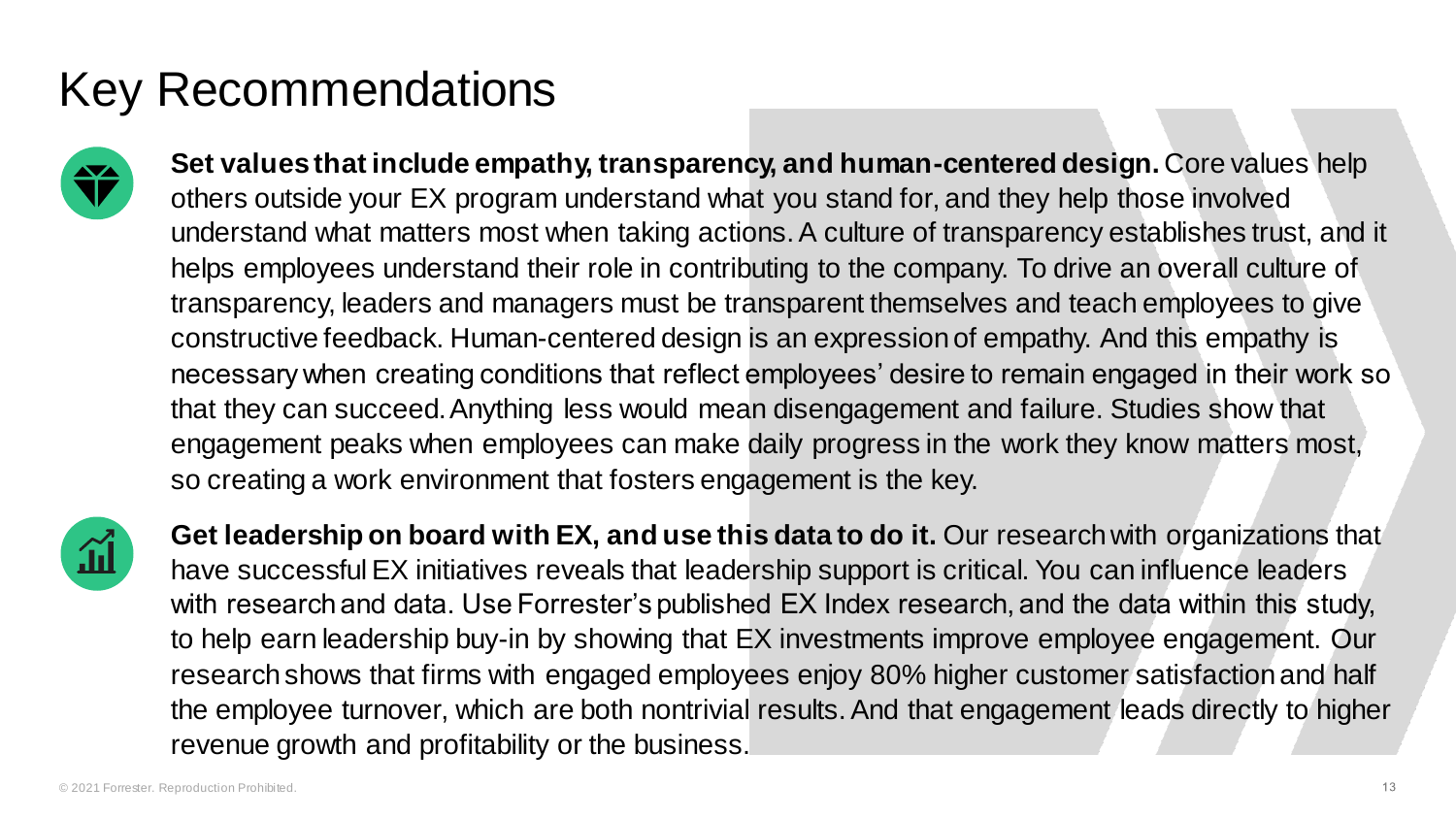### Key Recommendations



**Define an employee-listening strategy to guide your efforts.** For most organizations, technology purchasing decisions are often deliberately made without employee input. Instead, they are based on primary concerns of cost, manageability, and security. Change the script by involving employees in this process. It doesn't take much to survey, or better yet, interview employees about what's important to them. Use that data to make the case for better options and act. Actions should be customized and tailored to a specific group of employees. The result will be higher adoption and utilization.



**Be patient: Results take time, but the payoff is worth it.** Fundamentally changing your organizational culture to one driven by employee experience is not something that happens overnight. Culture takes time to build. Firms should not lose sight of the fact, though, that you can and will experience little wins as you work toward larger goals. Ensure you are tracking these incremental benefits while being in it for the long haul. And remember that investments in effective HR technology provide valuable data to drive meaningful change, leading to substantial benefits to the business, across both top and bottom lines.